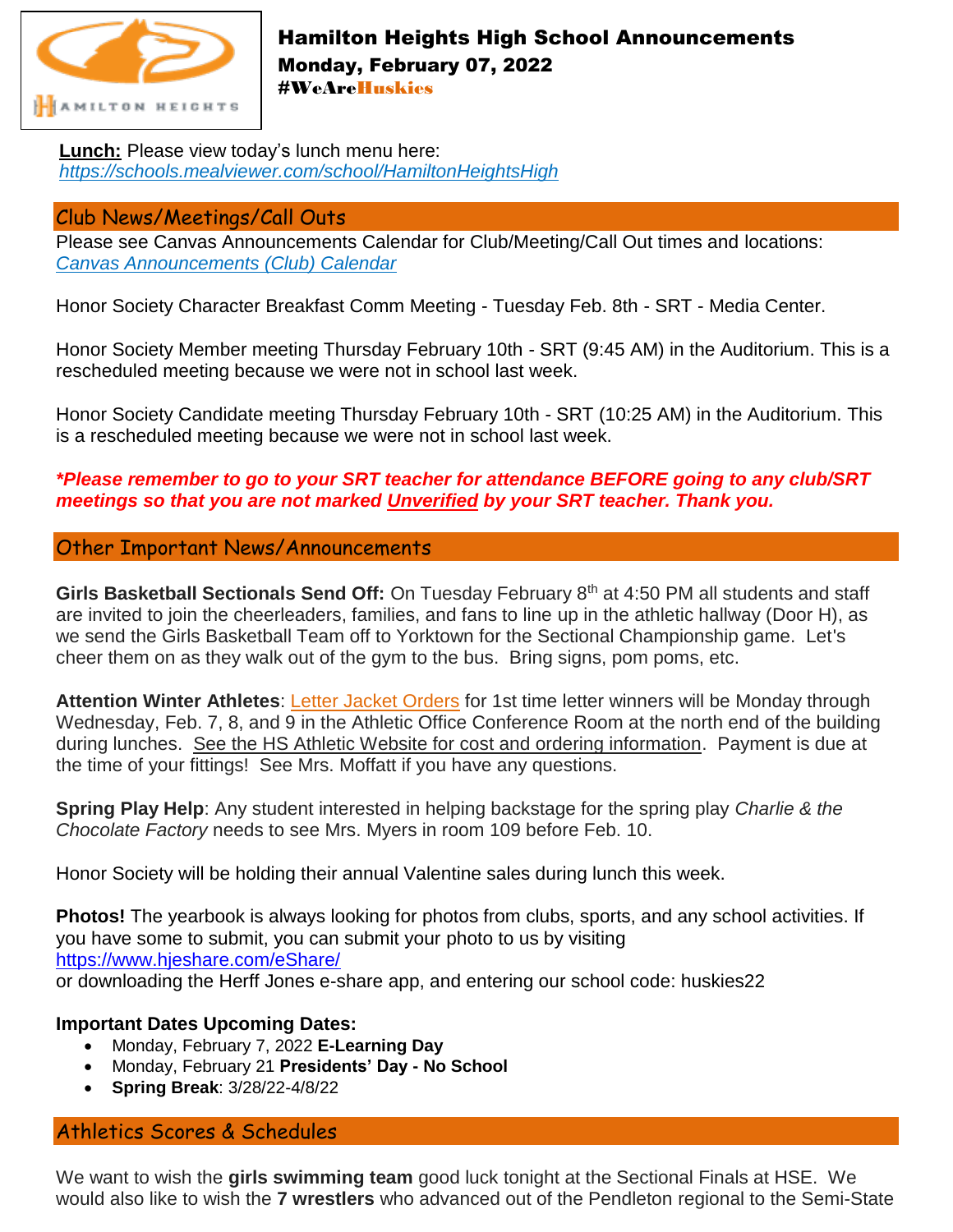good luck on Sat. at New Castle. Those wrestlers are: Evan Tilton, Michael Cain, Charles Brown, Josh Brown, Jimmy Lacey, Isaac Kuhn & Carson Fettig. And a special congratulations goes out to our **Wrestling Head Coach, Gary Myers**, who was voted Coach of the Year.

The recent weather conditions and school closings have caused quite a few changes to our athletic schedule for the week. Please see the most recent schedule below, but keep in mind, the most accurate, up-to-date event information can be found on our HHHS Athletics website.

*Please follow this link for the most up-to-date athletic event information (including cancelations) <https://www.hhschuskies.org/Page/164#calendar181>*

| Monday, February 7th, 2022                                                                                                                         |                                         |                      |
|----------------------------------------------------------------------------------------------------------------------------------------------------|-----------------------------------------|----------------------|
| Swimming (Co-ed V) - Girls Swim Sectional Finals (A)                                                                                               | Hamilton Southeastern                   | 6:00 pm to 8:00 pm   |
| Basketball (Boys Fr) - Oak Hill High School (A)                                                                                                    | Oak Hill High School                    | 6:30 pm to 8:00 pm   |
| Tuesday, February 8th, 2022                                                                                                                        |                                         |                      |
| Athletic Jacket Fittings - Winter Letter Jacket Orders T- Hamilton Heights High School (Commons)<br>TH During Lunch, Athletics Conference Room (H) |                                         | 11:15 am to 1:15 pm  |
| CANCELED - Basketball (Boys JV) - Noblesville HS- Make- Hamilton Heights High School<br>Up Game (H)                                                |                                         | 6:00 pm to 7:30 pm   |
| Swimming (Co-ed V) - Diving Regional- Girls (A)                                                                                                    | Homestead High School                   | 6:00 pm to 8:00 pm   |
| CANCELED - Basketball (Boys V) - Noblesville (Make-up<br>Game) (H)                                                                                 | <b>Hamilton Heights High School</b>     | 7:30 pm to 9:00 pm   |
| Basketball (Girls V) - Sectional championship, HH vs. New<br>Castle (A)                                                                            | Yorktown                                | 7:30 pm to 9:00 pm   |
| Wednesday, February 9th, 2022                                                                                                                      |                                         |                      |
| Basketball (Boys JV) - Noblesville (make-up game) (H)                                                                                              | <b>Hamilton Heights High School</b>     | 6:00 pm to 7:30 pm   |
| Basketball (Boys V) - Noblesville (make up game) (H)                                                                                               | <b>Hamilton Heights High School</b>     | 7:30 pm to 9:00 pm   |
| Thursday, February 10th, 2022                                                                                                                      |                                         |                      |
| Basketball (Boys Fr) - Hamilton County Tournament (H)                                                                                              | <b>Hamilton Heights</b>                 | 6:00 pm to 7:30 pm   |
| Friday, February 11th, 2022                                                                                                                        |                                         |                      |
| Basketball (Boys JV) - Westfield High School (A)                                                                                                   | Westfield High School (Varsity Gym-WHS) | 6:00 pm to 7:30 pm   |
| Swimming (Co-ed V) - Girls State Finals (A)                                                                                                        | <b>IUPUI Natatorium</b>                 | 6:00 pm to 8:00 pm   |
| Basketball (Boys V) - Westfield High School (A)                                                                                                    | Westfield High School (Varsity Gym-WHS) | 7:30 pm to 9:00 pm   |
| Saturday, February 12th, 2022                                                                                                                      |                                         |                      |
| Swimming (Co-ed V) - Girls State Finals (A)                                                                                                        | <b>IUPUI Natatorium</b>                 | 3:30 am to 5:30 am   |
| Wrestling (Co-ed JV/V) - Individual Semi-State (V) (A)                                                                                             | New Castle                              | 9:00 am to 11:00 am  |
| Basketball (Boys Fr) - County Tourney - TBA (A)                                                                                                    | Fishers                                 | 10:00 am to 11:30 am |
| Basketball (Girls V) - Regional Game 1 (A)                                                                                                         | Bellmont                                | 10:00 am to 11:30 am |
| Basketball (Boys JV) - Frankfort (A)                                                                                                               | Frankfort                               | 6:00 pm to 7:30 pm   |
| Basketball (Boys V) - Frankfort (A)                                                                                                                | Frankfort                               | 7:30 pm to 9:00 pm   |
| Basketball (Girls V) - Regional Championship Game (A)                                                                                              | Bellmont                                | 8:00 pm to 9:30 pm   |

#### **Varsity Basketball: HH vs Winchester 2/5/22**

Huskies win: 75-64

#### **Freshman Basketball: HH vs Westfield 1/31/22**

The 9th grade boys basketball team fell to Westfield Monday night. The Huskies came from 10 down to get to halftime tied at 25. The still undefeated Shamrocks proved to be too much down the stretch